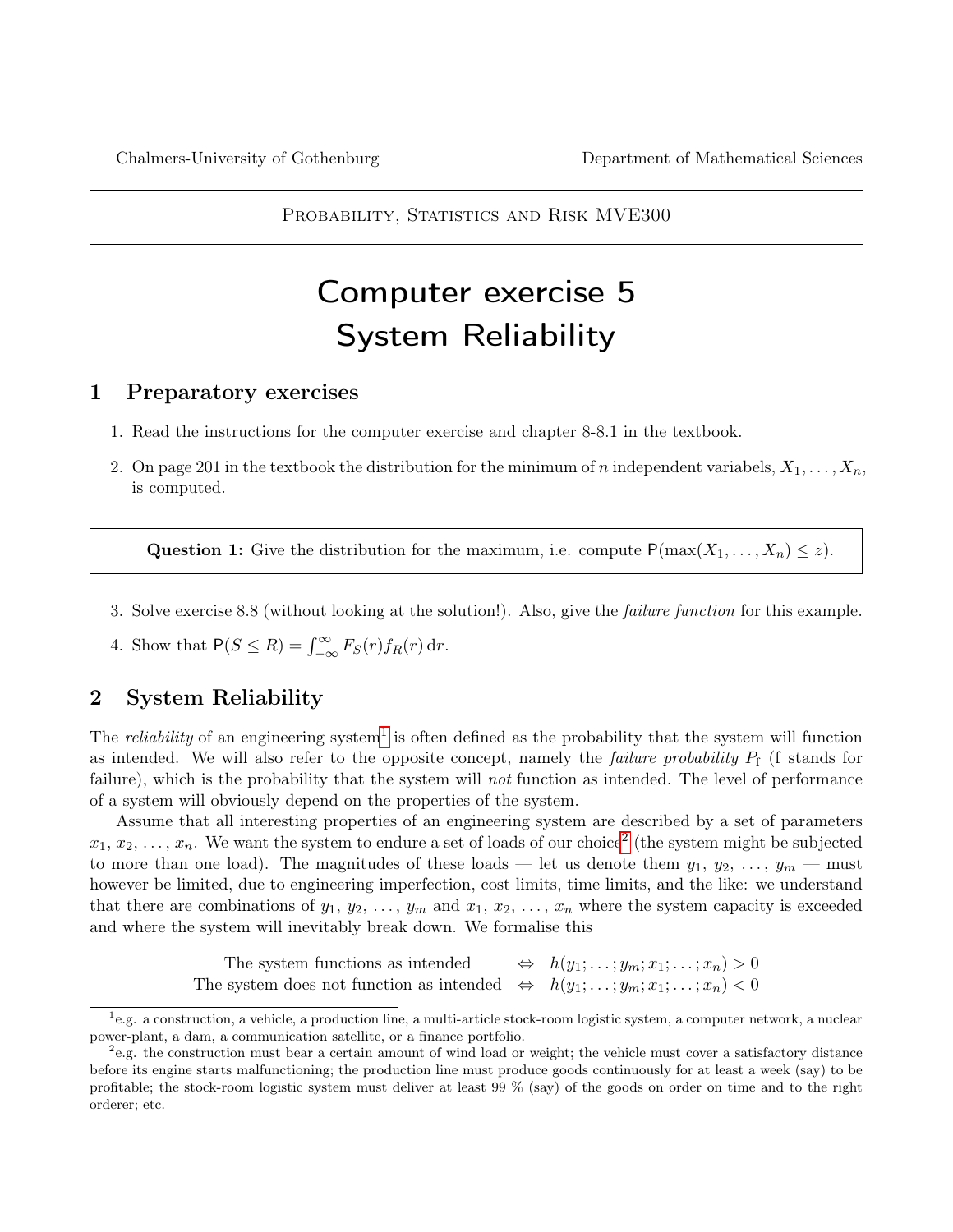The function h is called the *failure function* (performance function, state function). If the parameters and the applied "loads" are marred by randomness, we instead treat them as random variables  $Y_1, Y_2, \ldots, Y_m$ and  $X_1, X_2, \ldots, X_n$ . In terms hereof, we can now write the failure probability  $P_f$  as

$$
P_{\mathbf{f}} = \mathsf{P}(h(Y_1; \ldots; Y_m; X_1; \ldots; X_n) < 0)
$$

<sup>[3](#page-1-0)</sup>In this computer exercise, our goal is to calculate  $P_f$ . The function h will always be given, as will the distribution functions of  $Y_1, \ldots, Y_m$  and  $X_1, \ldots, X_n$ . First we will obtain  $P_f$  from numerical integration and simulations, then from an explicit expression and from simulations, and eventually from simulations only. No real-world data today!

### 3 A standard example

Consider a construction of some kind. A load denoted S has the distribution function

$$
F_S(x) = \exp(-e^{-(x-b_S)/a_S})
$$

where  $b_S = 55$  and  $a_S = 2, 5$  and the construction has a strength (resistance) R with distribution

$$
F_R(x) = \begin{cases} 1 - \exp(-(x - b_R)/a_R)^{c_R}, & x > b_R \\ 0, & x \le b_R \end{cases}
$$

where  $b_R = 70$ ,  $a_R = 5$ , and  $c_R = 2$ .

Question 2: Identify names of the distributions used to model  $S$  and  $R$ ?

Assume that load and strength are independent. In this case, the failure function  $h$  is simple:

$$
h(R;S) = R - S
$$

We will first determine the probability of failure,  $P_f = P(h(R; S) < 0) = P(R - S < 0) = P(S > R)$ . It can be shown that  $P_f$  can be written as

$$
P_{\rm f} = \mathsf{P}(S > R) = 1 - \mathsf{P}(S \le R) = 1 - \int_{-\infty}^{\infty} F_{\rm S}(r) f_{R}(r) dr =
$$
  
= 
$$
1 - \int_{b_R}^{\infty} \exp(-e^{-(r-b_S)/a_S}) \frac{c_R}{a_R} \left(\frac{r-b_R}{a_R}\right)^{c_R-1} e^{-((r-b_R)/a_R)^{c_R}} dr
$$

This horrible integral cannot be computed analytically. There is in Matlab, however, a simple numerical integration routine,  $trapz$ , using the trapezium rule. To use it, one must define the integrand on a grid<sup>[4](#page-1-1)</sup>:

```
>> aS=2.5; bS=55; aR=5; bR=70; cR=2; % cR>=1
>> r=bR:0.01:150;
```
>> integrand=exp(-exp(-(r-bS)/aS)).\*(cR/aR).\*((r-bR)/aR).^(cR-1).\*exp(-((r-bR)/aR).^cR);

Iit is a good rule to plot the integrand before performing a numerical integration.

<span id="page-1-0"></span><sup>&</sup>lt;sup>3</sup>The random variable  $Z = h(Y_1; \ldots; Y_m; X_1; \ldots; X_n)$  is sometimes referred to as the *safety margin*.

<span id="page-1-1"></span><sup>&</sup>lt;sup>4</sup>Here we have used that  $c_R = 2 \geq 1$ .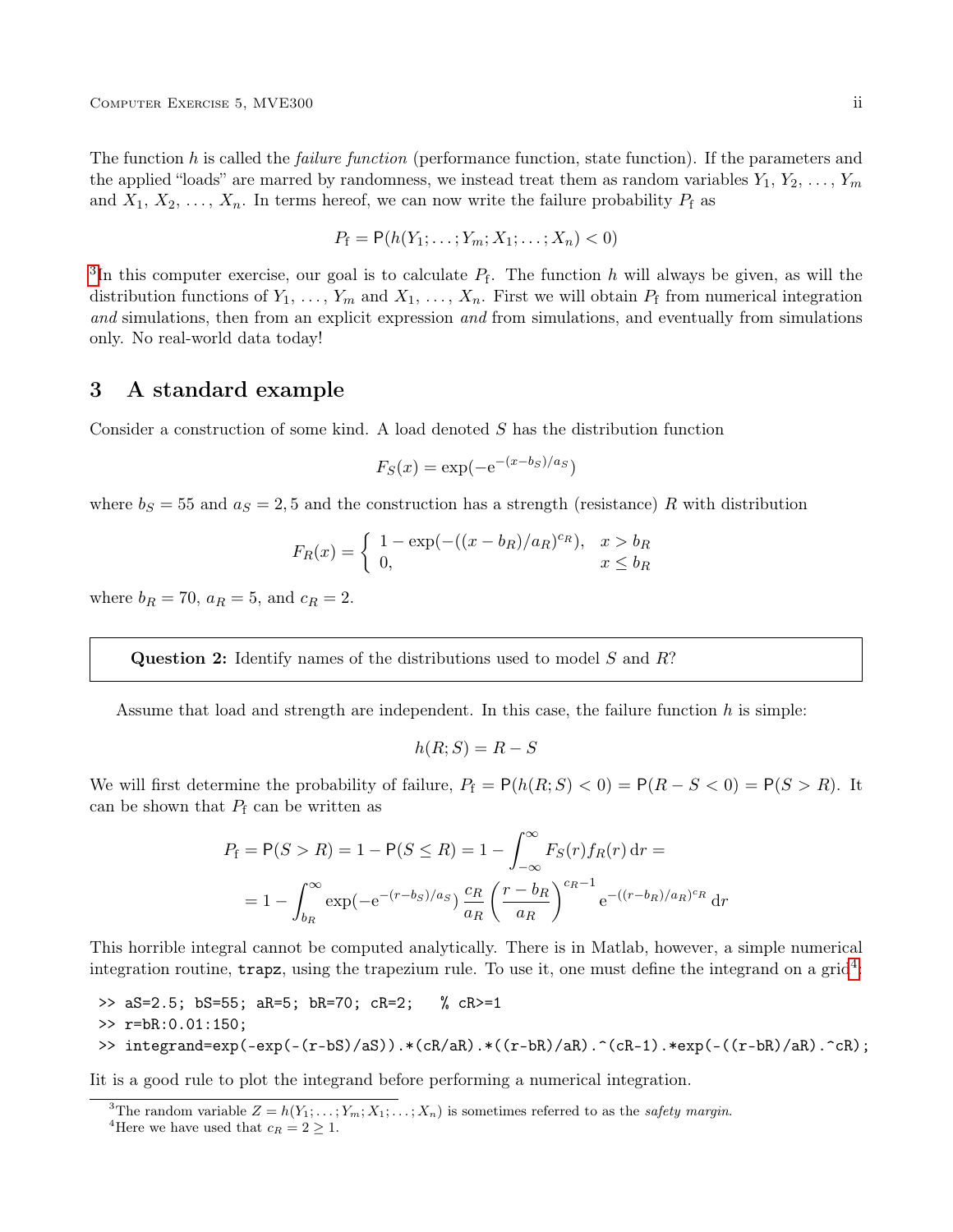COMPUTER EXERCISE 5, MVE300 iii

```
>> plot(r,integrand), grid on
```
From the plot it seems that 150 will do as an upper truncation limit; less would also have been sufficient. Now, let us calculate  $P_f$  by means of trapz:

```
>> Pf=1-trapz(r,integrand)
```
**Question 3:** Report the computed failure probability,  $P_f$ .

#### Simulation of  $P_f$

Above you probably recognized the Gumbel distribution of S and the Weibull distribution of R. Since we know the parameters  $a_S$ ,  $b_S$ ,  $a_R$ ,  $b_R$ , and  $c_R$ , we can simulate S and R (and hence  $h(S; R)$ ) from these distributions. Simulating *many* times,  $N = 200000$  say, we can estimate  $P_f$  frequentistically:

> $\widehat{P}_f = \frac{\text{number of simulations (among the } N \text{ simulations}) \text{ where } h(S; R) < 0}{N}$ N

In Matlab<sup>[5](#page-2-0)</sup>:

 $>> N=200000;$ >> S=gumbrnd(aS,bS,1,N); >> R=bR+wblrnd(aR,cR,1,N);  $>$  h=R-S; >> Pfhat=sum(h<0)/N

Question 4: Do you understand what we did here? Compare with the value obtained from the numerical integration above! Repeat the simulation a couple of times to get a feeling for how stable the estimate is. Why is it not that clever to choose, for example,  $N = 500$  (N=500)?

## 4 Travel times

<sup>[6](#page-2-1)</sup>A limousine operates from an airport, goes to town I, then to town II, and then returns to the airport as shown in Figure 1. Because of varied traffic conditions, the travel time required in each leg of the journey is random, with the following statistics:

| Travel time |                  | Mean Standard deviation |
|-------------|------------------|-------------------------|
| $T_1$       | $40 \text{ min}$ | $10 \text{ min}$        |
| $T_2$       | $15 \text{ min}$ | $5 \text{ min}$         |
| $T_3$       | $50 \text{ min}$ | $10 \text{ min}$        |

<span id="page-2-0"></span> ${}^{5}$ Remember the routines rand, randn, wblrnd, gumbrnd, etc. from Computer Exercise 1 and 2. The function gumbrnd is in labfiles - it is our own function that is not available in the general Matlab package, see also comments in Computer Exercise 2.

<span id="page-2-1"></span> $6$ This example is taken from Ang, Alfredo H S – Tang, Wilson H: Probability Concepts in Engineering Planning and Design. – Volume II: Decision, Risk, and Reliability. — New York: John Wiley, 1984. — ISBN 0-471-03200-X.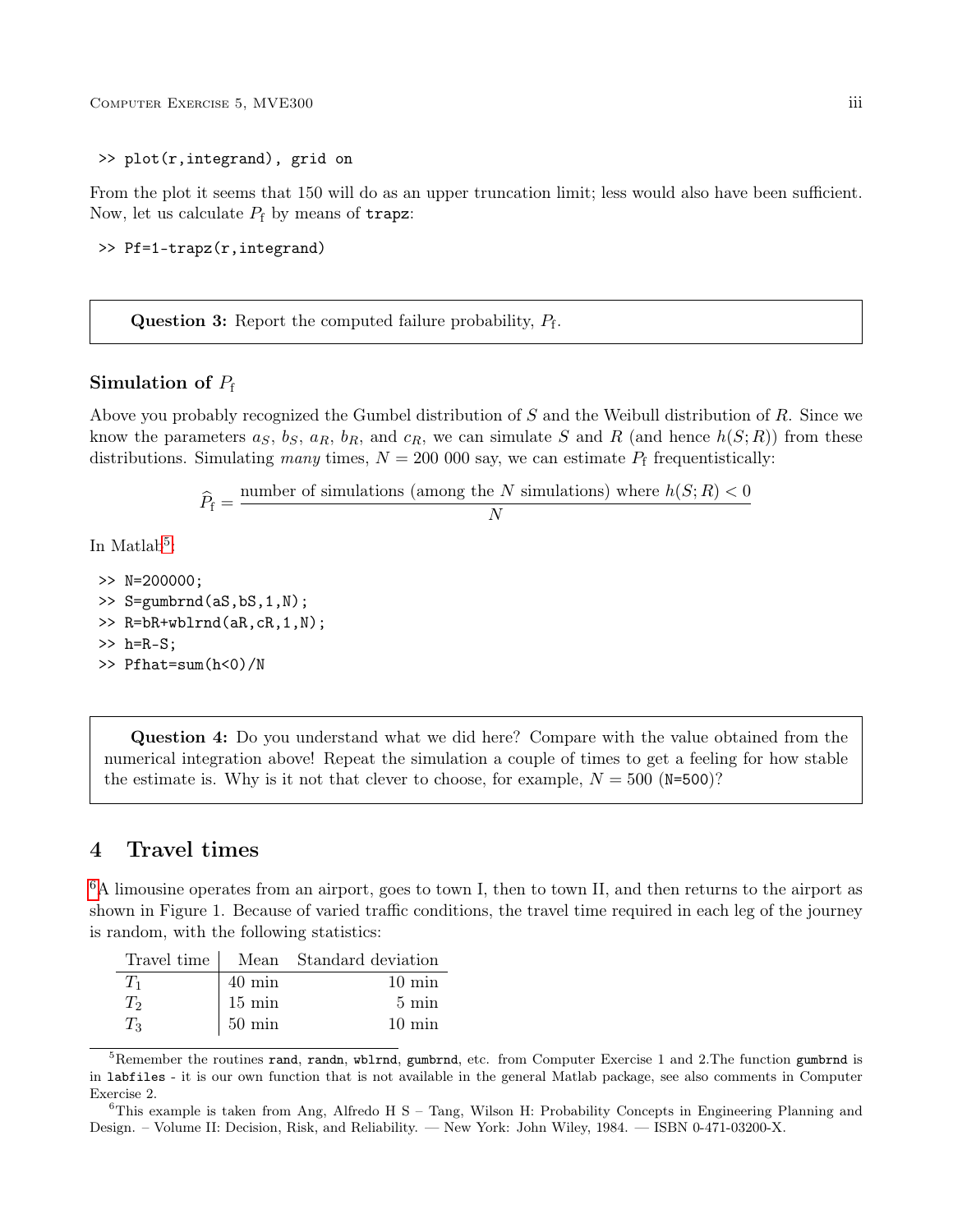We assume that the traffic conditions over the three legs of the journey can be considered *independent* (may this be realistic?). The scheduled time for each round trip around the loop is two hours  $(2 h = 120 \text{ min})$ . Determine the probability that a round trip will not be completed on schedule.



Figure 1: Travel-times problem

The failure function is given by

$$
h(T_1, T_2, T_3) = 120 \text{ min} - (T_1 + T_2 + T_3).
$$

**Question 5:** Assume that  $T_1, T_2$  and  $T_3$  are normally distributed. Hence, the probability of failure can be calculated explicitly. Write down the distribution of  $T_1 + T_2 + T_3$ .

From this it follows that

$$
P_{\rm f} = \mathsf{P}(h(T_1, T_2, T_3) < 0) = \mathsf{P}(T_1 + T_2 + T_3 > 120 \text{ min}) =
$$
\n
$$
= 1 - \mathsf{P}(T_1 + T_2 + T_3 \le 120 \text{ min}) = 1 - \Phi\left(\frac{120 \text{ min} - 105 \text{ min}}{15 \text{ min}}\right) = 1 - \Phi(1)
$$

This is calculated in Matlab by

>> Pf=1-normcdf(1)

Question 6: What is the probability of the failure?

#### Simulation of  $P_f$

Similarly as in the previous example, we can estimate  $P_f$  by means of simulations.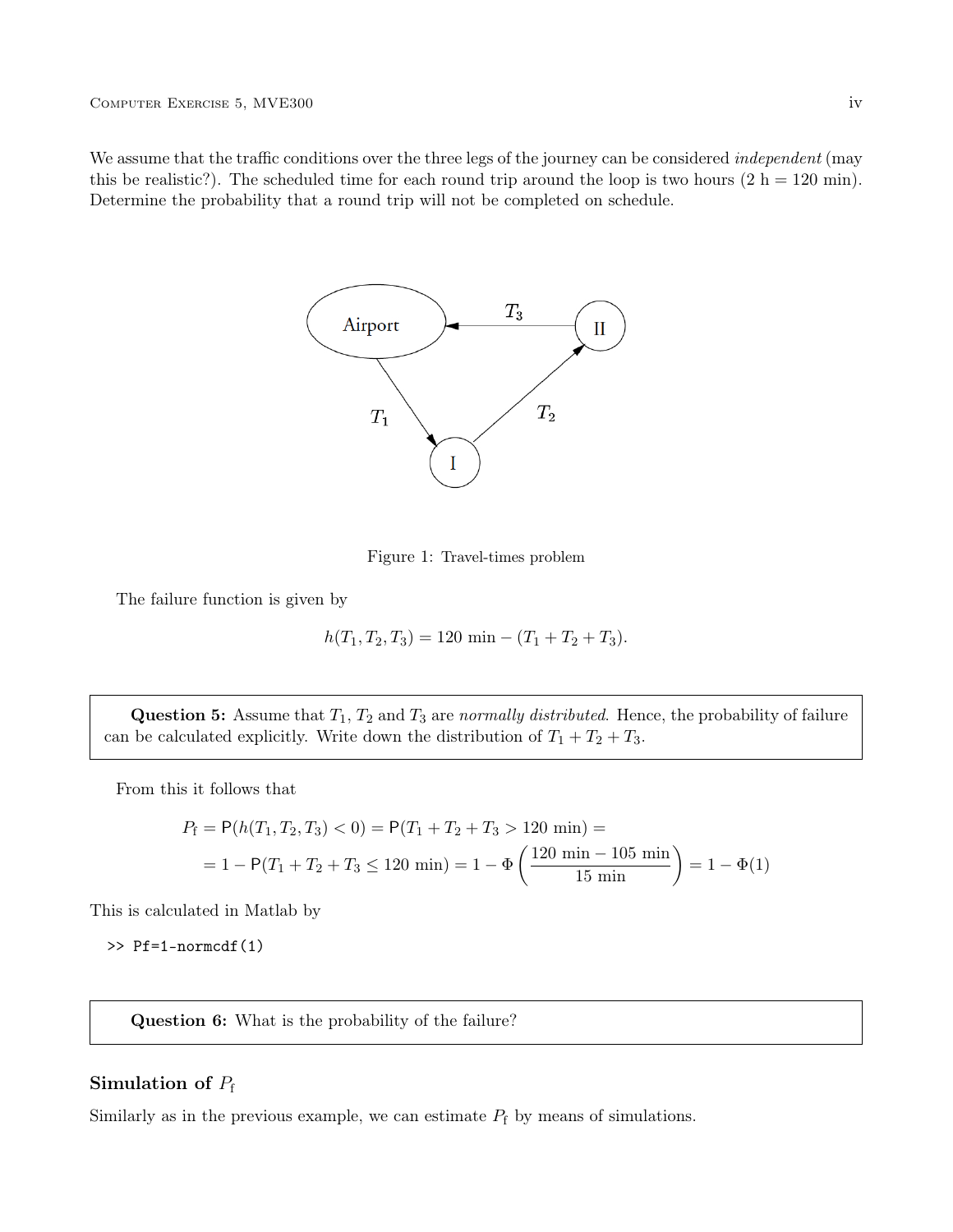COMPUTER EXERCISE 5, MVE300 v

```
>> N=10000;
>> T1=40+10*randn(1,N);
>> T2=15+5*randn(1,N);
>> T3=50+10*randn(1,N);
>> h=120-(T1+T2+T3);
>> Pfhat=sum(h<0)/N
```
Question 7: Repeat the simulations a couple of time and report the obtain values. Are the similar to the one obtained above by theoretical considerations.

## 5 Spillway capacity

We will now study a civil-engineering problem: the capacity of spillway gates in dam constructions. This time we will rely on simulations only. We begin with an example: the Folsom Dam in California and what happened to it a couple of years ago. Thereafter we will present a model for the discharge capacity of a spillway of a certain kind, and a failure function will be presented. From assumed distributions we will then simulate in order to estimate the probability that the spillway capacity will be exceeded.

#### The Folsom Dam

The Folsom Dam in California is a concrete gravity structure on the American River. The dam has a structural height of 340 ft. The dam crest is at elevation 481 ft with length of 26 670 ft, and width of 36 ft. The maximum base width is 270 ft.

Normally, when a reservoir becomes too full – like after a heavy rainstorm – engineers open spillway gates, which allow the excess water to drain out of the reservoir at a controlled rate of speed. When these gates open suddenly and engineers lose the ability to control the flow, disaster can result.

On the 17th of July 1995, spillway gate No 3 of the Folsom Dam suffered a partial failure (Figure 2), which allowed an uncontrolled maximum flow of approximately 40 000 ft<sup>3</sup>/s to pass the dam. Nearly 40  $\%$ of Folsom Lake drained out past the broken gate before it could be repaired. Fortunately, this release was well below the flow capacity of the river downstream from the dam, and there was no flooding outside the embankments<sup>[7](#page-4-0)</sup>.

#### A model, and simulating from it

<sup>[8](#page-4-1)</sup>Insufficient spillway capacity to carry the inflow water during an extreme flood is obviously a major cause of dam failure. For a spillway of a certain kind, the *discharge*  $Q_c$  is given by

$$
Q_{\rm c} = KCLH^{3/2}
$$

Here  $\sqrt{ }$ 

 $\int$ 

 $C$ =the discharge coefficient

 $L =$ effective length of spillway

 $\overline{\mathcal{L}}$  $H$ =head (maximum height) of water crest at the spillway (effects of velocity of approach are included)  $K=$ correction for imperfections in the empirical formula

<span id="page-4-1"></span><span id="page-4-0"></span> $7See$ http://www.pbs.org/wgbh/buildingbig/wonder/structure/folsom.html.

<sup>8</sup>This example is taken from Ang, Alfredo H S – Tang, Wilson H: Probability Concepts in Engineering Planning and Design. – Volume II: Decision, Risk, and Reliability. — New York: John Wiley, 1984. — ISBN 0-471-03200-X.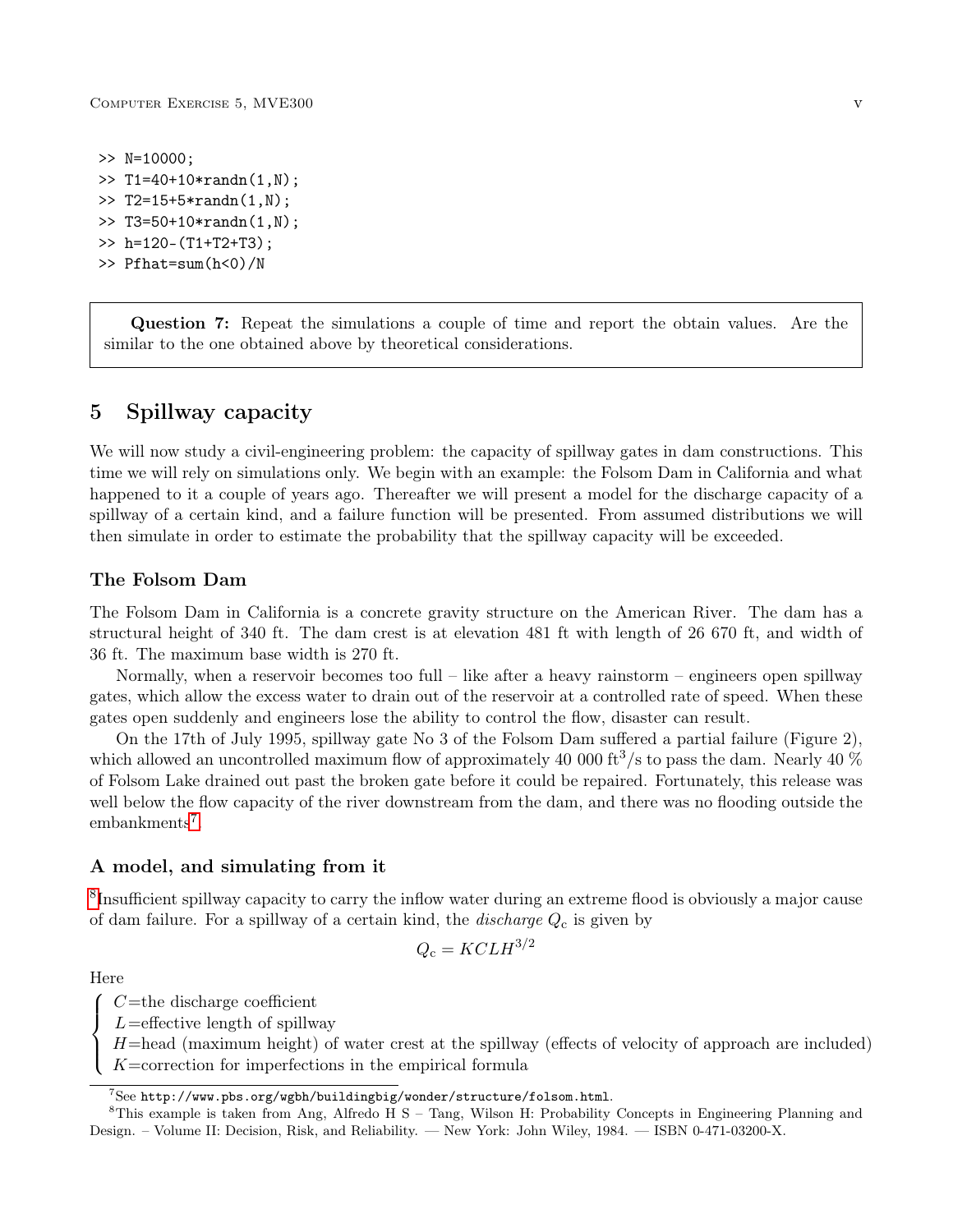

Figure 2: Failure of a spillway

The inflow rate at the spillway can be modelled by

$$
Q_{\rm L}=R Q_{\rm i}
$$

where  $Q_i$  is the *peak* flow upstream to the reservoir and R is the attenuation factor to account for the volume effect of the reservoir. Insufficient spillway capacity is per definition at hand when

$$
Q_{\rm c} < Q_{\rm L}.
$$

Assume that  $K = 1, 0$  is deterministic, and suppose that the remaining variables have the following statistics:

|               | Mean              | Standard deviation Distribution |        |
|---------------|-------------------|---------------------------------|--------|
| $\mathcal{C}$ | 3,85              | 0,27                            | Normal |
| L             | 93,4              | 5,6                             | Normal |
| H             | 12,0              | 0,72                            | Normal |
| $_{\it R}$    | 0.7               | 0,1                             | Normal |
|               | $9, 1 \cdot 10^3$ | $3, 2 \cdot 10^3$               | Gumbel |

The random variables  $C, L, H, R$ , and  $Q_i$  are considered independent.

**Question 8:** Write down the failure function  $h(C; L; H; R; Q<sub>i</sub>)$  for the system.

As usual, let us estimate  $P_f$  from simulations in Matlab:

```
>> K=1.0;>> EC=3.85; DC=0.27;
>> EL=93.4; DL=5.6;
>> EH=12.0; DH=0.72;
>> ER=0.7; DR=0.1;
>> EQi=9.1e3; DQi=3.2e3;
>> aQi=sqrt(6)*DQi/pi, bQi=EQi-0.57721566*aQi
```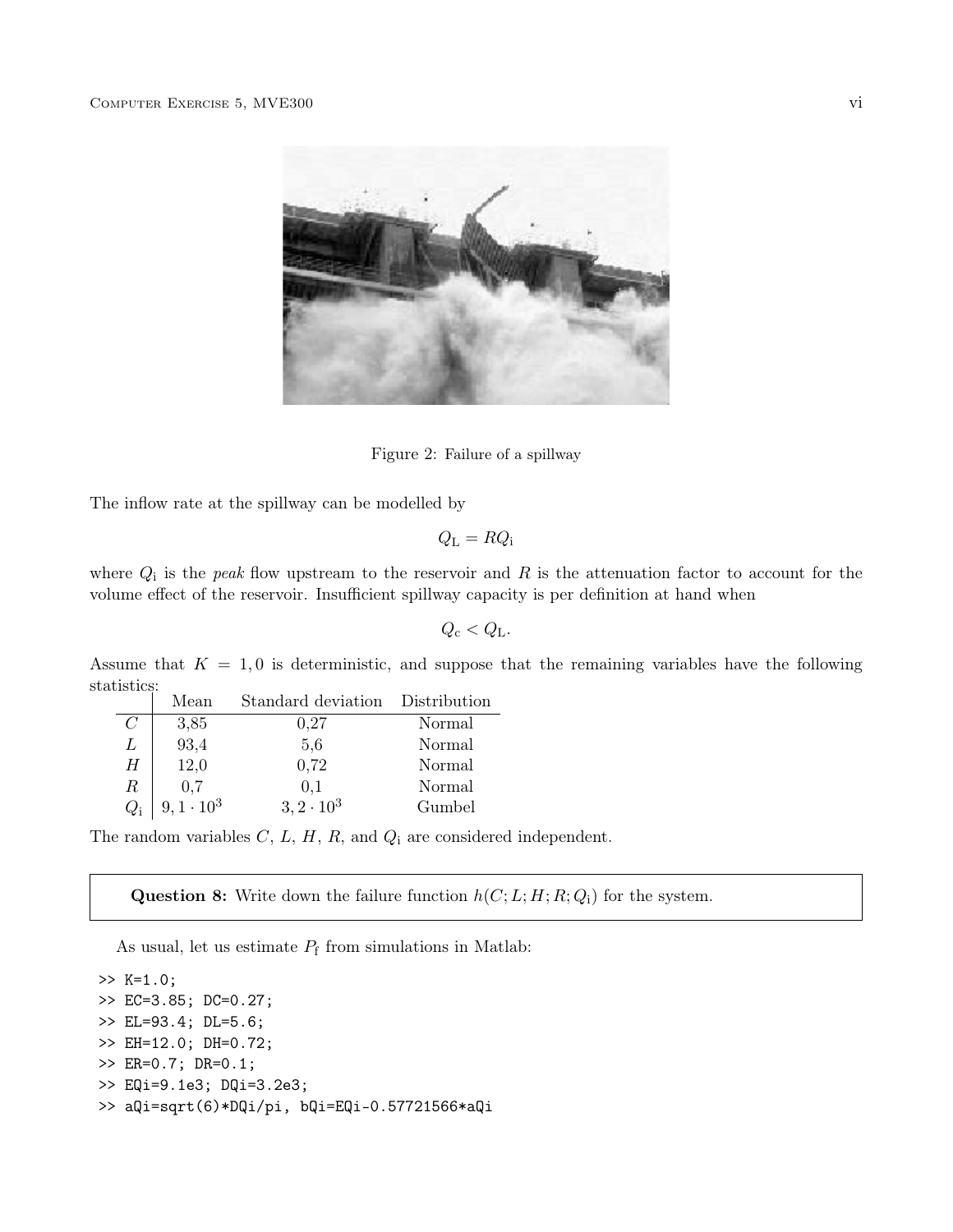Question 9: Can you explain the last line of the above code?

```
>> N=2000; % for example
>> C=EC+DC*randn(1,N);
>> L=EL+DL*randn(1,N);
>> H=EH+DH*randn(1,N);
>> R=ER+DR*randn(1,N);
>> Qi=wgumbrnd(aQi,bQi,[],1,N);
>> h=K*C.*L.*(H.^(3/2))-R.*Qi;
>> Pfhat=sum(h<0)/N
```
Repeat this a couple of times as usual. Plot the failure function h between the sets of simulations:

```
plot(1:N,h,'.'), grid on
```
Question 10: Report simulated probabilities of failure. If the model represent a situation after each heavy rain, would you find the probability of failure acceptable?

# 6 MOSFET

A depletion-mode MOSFET (Metal-Oxide-Semiconductor Field-Effect Transistor) is a three-terminal electronic device. When an n-channel MOSFET is connected like this:



then it has the following voltage-current characteristic.

$$
I = \begin{cases} A \cdot V_{\text{TR}}^2; & U > V_{\text{TR}} \qquad \text{(Constant current region)}\\ = A \cdot (2V_{\text{TR}}U - U^2); & 0 < U < V_{\text{TR}} \qquad \text{(Triode region)}\\ = \text{undefined} ?; & U < 0 \end{cases}
$$